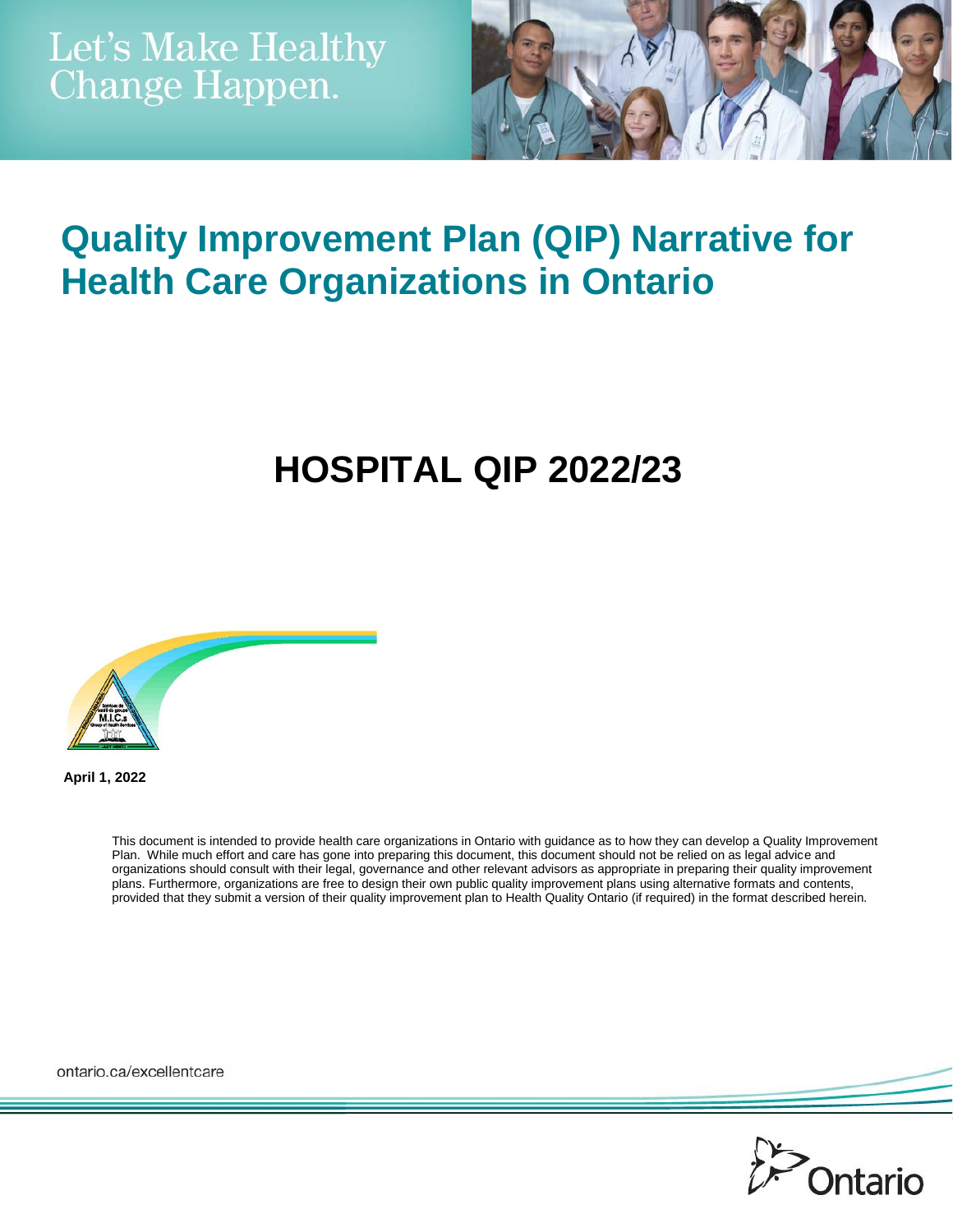#### **Overview**

MICs Group of Health Services is made up of three partners: Anson General Hospital, Bingham Memorial Hospital and Lady Minto Hospital.

Bingham Memorial Hospital is a 17-bed facility located in the community of Black River-Matheson with an associated 20-bed long-term care facility (Rosedale Centre) attached to the hospital.

This facility provides core services such as acute and complex continuing care, hospice, emergency services and outpatient services (i.e. lab, diagnostic imaging, physiotherapy, clinical nutrition, respiratory therapy). This facility also provides other important programs like our diabetes program, visiting specialist clinics and Ontario Telemedicine Network.

The MICs Group of Health Services plans to update its strategic plan in the fall of 2023. Our Organization's Mission is "Partnering to deliver excellent health care for our communities" and our vision is "Quality care for everyone always!" The core Value of the organization is reflected in the following: "*Planning for a Better Tomorrow*".

The quality improvement plan and selected indicators are aligned with our Hospital Service Accountability Agreement, our Community Partners' Strategic Plans, Accreditation Canada and the MICs Group of Health Services Strategic Plan. Efficient, Patient-Centered, Safety and Timely are key priorities in all of the aforementioned plans prompting the organization to put strategies in place to make improvements in these areas of focus.

Our quality improvement plan demonstrates that Bingham Memorial Hospital and the MICs Group of Health Services are committed to delivering high quality services and focusing on creating positive patient experiences.

By March 31, 2023, the Bingham Memorial Hospital is committed to:

Timely:

Improve care transitions for patients by sharing the discharge summaries with their primary care providers

Person Experience:

 Improve the patient experience in the in-patient department by providing information about managing their health after discharge

Effective:

 Prevent adverse medication events by endeavoring to complete medication reconciliation on all discharged patients

Safety:

 Support the culture of reporting incidents of workplace violence by having a discussion during our Leadership Walkrounds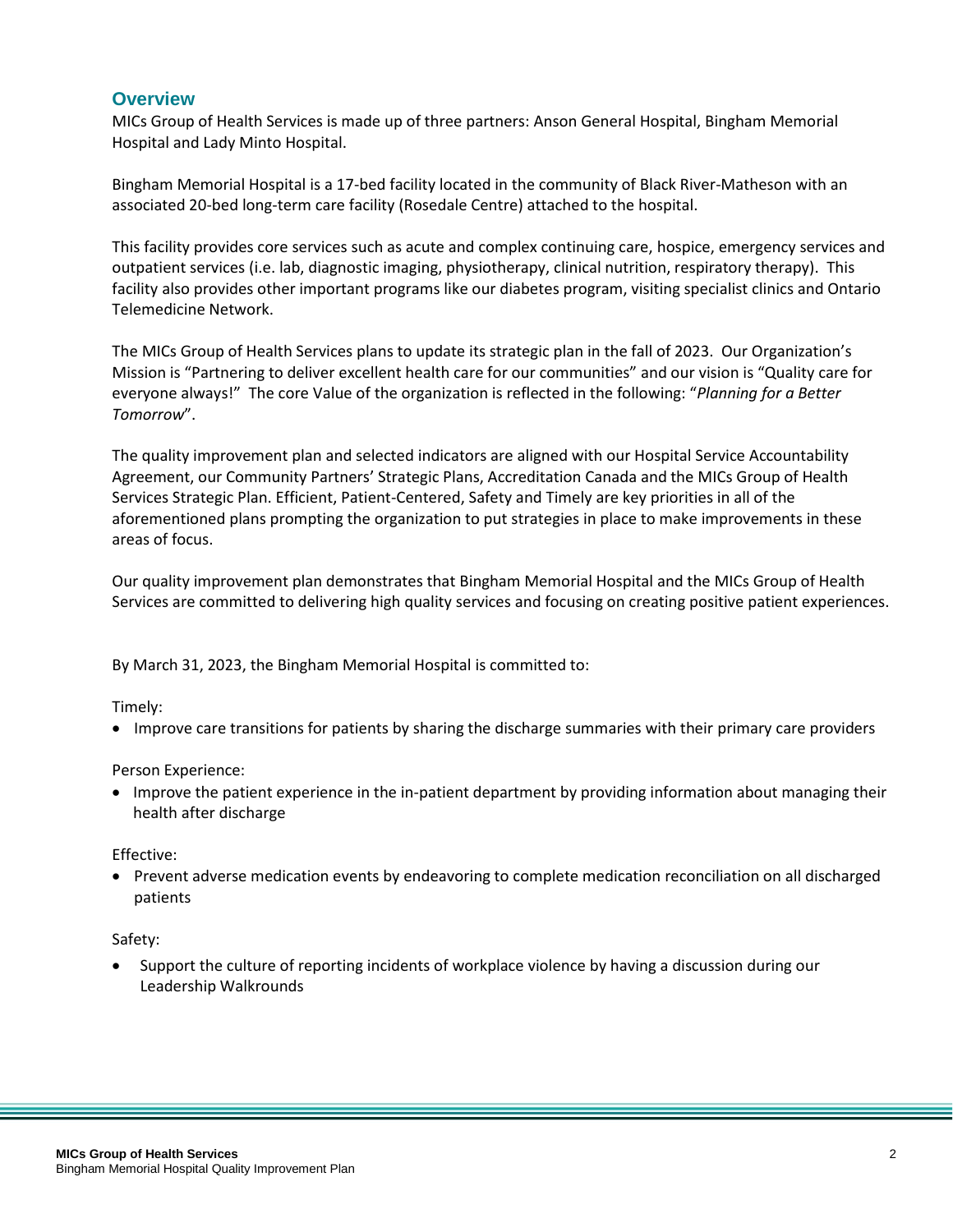#### **Reflections since our last Quality Improvement Plan submission**

The demands and management of the COVID-19 pandemic along with the pause in the Quality Improvement Plan program have significantly affected our ability to carry out our quality improvement initiatives. Despite this challenge, we have been successful in achieving most targets for the 2021/21 fiscal year.

Progress on this year's Quality Improvement Plans:

|                                                        | AGH          | <b>BMH</b> | LMH   |
|--------------------------------------------------------|--------------|------------|-------|
| Alternate Level of Care days                           | Met          | Met        | Met   |
| Improve patient experience in the In-Patient Unit      | <b>Unmet</b> | Unmet      | Unmet |
| Workplace Violence discussion in Leadership Walkrounds | Met          | Met        | Met   |
| Hand Hygiene BEFORE patient contact                    | Met          | Met        | Met   |
| Hand Hygiene AFTER patient contact                     | Met          | Met        | Met   |

#### **Patient/client/resident partnering and relations**

The MICs Group of Health Services is committed to a culture of patient engagement. We welcome any suggestions and feedback to support an environment of high performing, patient-centered healthcare at our hospitals.

In partnership with Accreditation Canada, patient experience surveys are distributed upon discharge from the Emergency Department, In-patient and Outpatient area, which provide an opportunity for improvement with anonymous patient feedback.

Patients and their families can also share compliments and concerns at each hospital via the MICs Group of Health Services' website and Patient Relations Process.

Our Patient and Family Advisory Council (PFAC), which meets approximately five times per year, remains strong and very active. We are proud of the contributions they bring to the organization. This year, they have been instrumental in the development of the Patient Oriented Discharge Summary (PODS) and in reviewing a number of our programs/policies as we prepare for our upcoming Accreditation Canada on-site survey. Their participation in meetings is valuable and they bring the patient's voice to the table. We look forward to collaborating with them in future initiatives.

#### **Provider Experience**

Healthcare workers have experienced substantially increased challenges during the COVID-19 pandemic. Fatigue and burnout will likely contribute to staff retention challenges due to healthcare providers leaving their workplaces and professions.

Maintaining a healthy workforce and retaining current staff is essential to the continuity of high quality services and organizational growth. The MICs Group of Health Services is committed to fostering workplace characteristics including supportive leadership at the executive and manager levels, continued professional development, effective communication, and collegial relationships among workers and managers.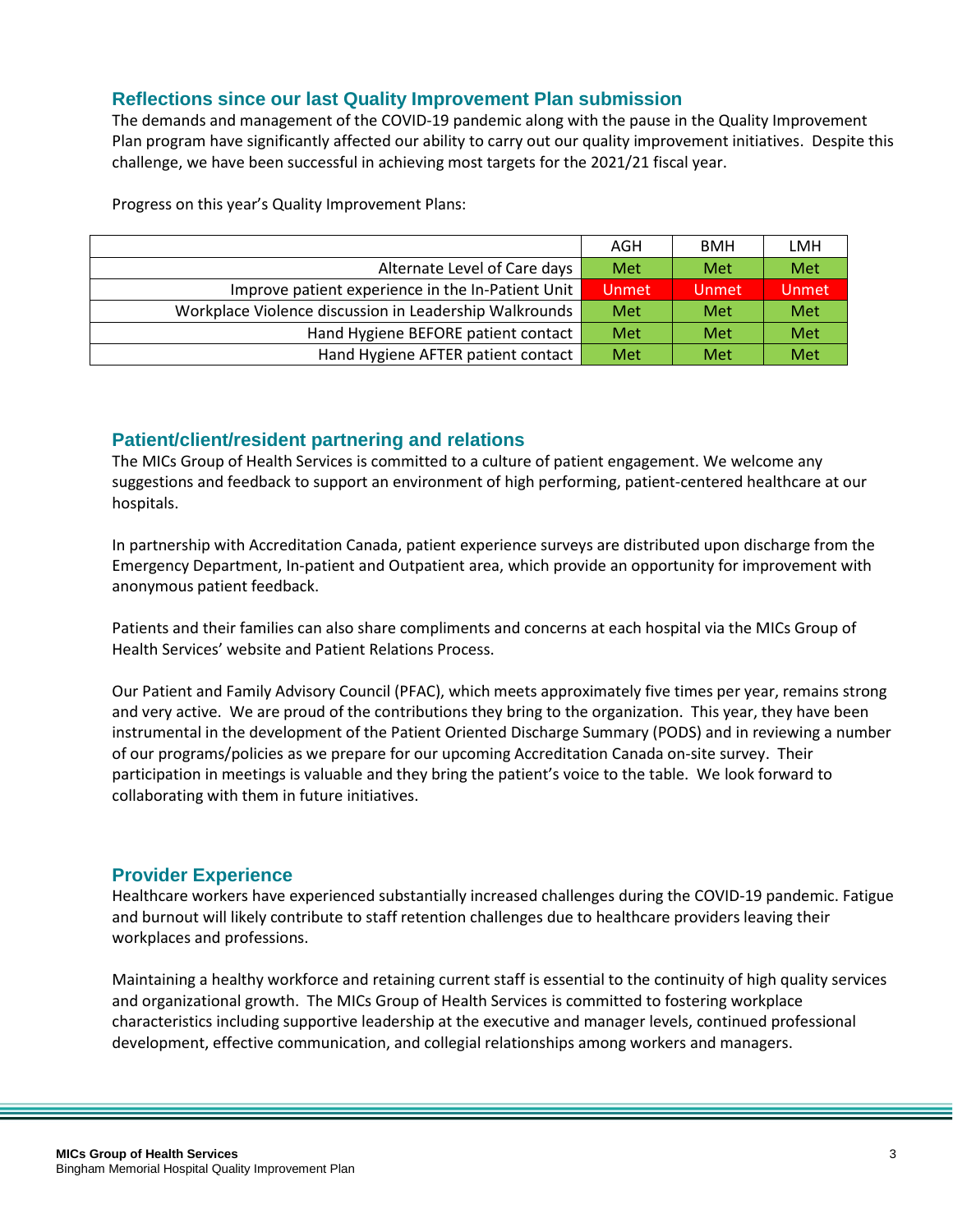The MICs Group of Health Services has provided the following supports to our staff:

- 1. Increased communications when people are informed of what changes are coming and how things are being addressed, they are better able to cope with the change.
- 2. Provided clear direction regarding Infection Prevention and Control (IPAC) protocols and Personal Protective Equipment.
- 3. Fostered relationships with our collective bargaining units.
- 4. Increased staffing pool in many areas to provide additional supports. This included point of entry screeners, additional housekeeping, Infection Prevention and Control and reception staff.
- 5. Introduced Agency nurses to support existing staff and allowing them to take much deserved vacation.
- 6. Provided flexible hours of work and accommodations based on individual needs where applicable, i.e. work from home, various leaves.
- 7. Increased our Employee Assistance Program (EAP) services by introducing additional provider.
- 8. Offered virtual Resiliency Training.
- 9. Offered small tokens of appreciation (chewing gum, face mask).

#### **Executive Compensation**

The MICs Group of Health Services is a multi-site health service organization and includes the following three hospitals and respective Long-Term Care facilities:

Matheson: Bingham Memorial Hospital (Rosedale Centre)

Iroquois Falls: Anson General Hospital (South Centennial Manor)

Cochrane: Lady Minto Hospital (Villa Minto)

Total compensation at risk of base salary for the Chief Executive Officer (CEO) will be 5% (3% to the achievement of targets + 2% personal performance).

Total compensation at risk of base salary for the following executives will be 3% (1% to the achievement of targets + 2% personal performance).

- Chief Nursing Officer
- Chief Financial Officer
- Director of Human Resources

Performance Based Compensation - 1% of annual compensation is linked to the achievement of the following targets:

 Increase awareness regarding workplace violence by having focused discussions during Leadership Walkrounds.

Total compensation at risk for the Chief of Staff will be 3% to the achievement of targets.

For our Chief of Staff, the annual amount of 3% per annum will be linked to the achievement of the following target:

Improving care transitions for patients by sharing discharge summaries with their primary care providers.